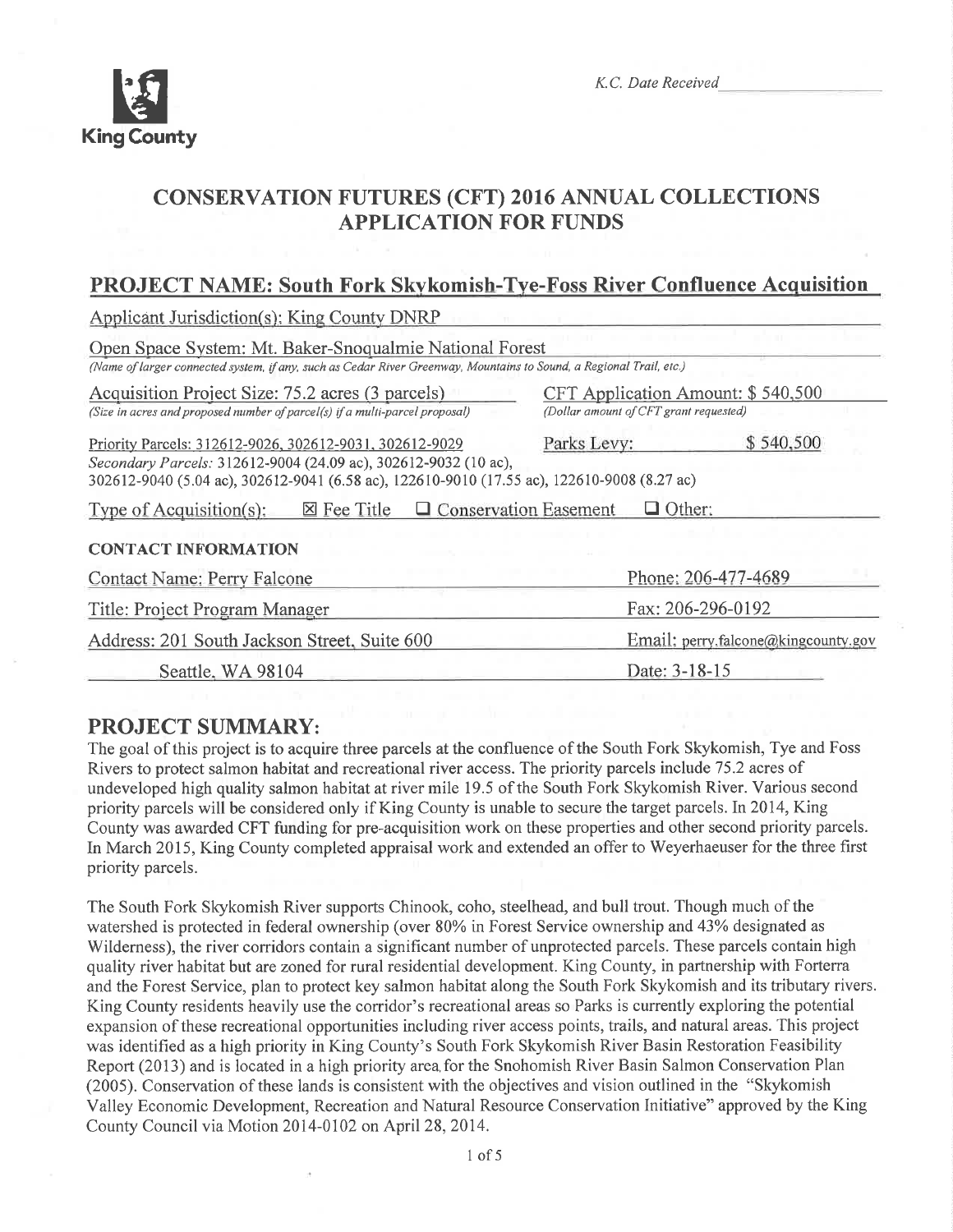#### 1. OPEN SPACE RESOURCES

- $\boxtimes$  A. Wildlife habitat or rare plant reserve
- $\boxtimes$  B. Salmon habitat and aquatic resources

 $\boxtimes$  C. Scenic resources

 $\Box$  D. Community separator.

- $\boxtimes$  E. Historic/cultural resources
- $\boxtimes$  F. Urban passive-use natural area/greenbelt
- $\boxtimes$  G. Park/open space or natural corridor addition
- $\boxtimes$  H. Passive recreation opportunity/unmet needs

A. Wildlife habitat: The South Fork Skykomish River is surrounded by the Mount Baker-Snoqualmie National Forest. Some of the forest is managed for active forestry and recreation but 43% is designated as Wilderness Areas. The river provides habitat and migration corridors for a variety of mammals including black bear, coyote, cougar, foxes and longtailed weasels. The confluence of the SF Skykomish, Tye, and Foss Rivers provides excellent habitat for fish eating raptors including osprey and bald eagle. The intact riparian vegetation and natural river processes also provide ideal habitat for songbirds, waterfowl and amphibians.

B. Salmon habitat and aquatic resources: The South Fork Skykomish River is home to Chinook salmon, steelhead and bull trout, listed as threatened under the Endangered Species Act. The US Fish and Wildlife Service have designated the South Fork as critical foraging, migration and overwintering habitat for bull trout populations. It is estimated that up to 25%o of the entire Skykomish River Chinook population comes from the South Fork. The 2005 Snohomish River Basin (WRIA 7) Salmon Conservation Plan identifies the South Fork Skykomish River as a "mainstem - primary restoration" sub-basin. Protecting the priority parcels is one of the highest priority salmon habitat actions identified in King County's Restoration Feasibility Report (2013). The priority parcels include 1.3 miles of South Fork Skykomish river shoreline and 300 feet of Tye River shoreline including high quality unarmored river shoreline habitat and intact riparian habitat. The parcels are covered by mature native vegetation and contain no structures.

C. Scenic resources: The priority parcels provide scenic views of the South Fork Skykomish, Tye and Foss Rivers and associated floodplains. As King County's Foss River Road passes close to the river there are opportunities to view a natural floodplain and dynamic river. The project area provides views of Beckler Peak and several other Cascade Mountain peaks. The parcels include natural river frontage of mature forest, healthy riparian zone, steep gradient, and rocky river adjacent to the Foss River Road. State Route 2 is a national Scenic Byway, and the properties are within the Stevens Pass Greenway. Many recreationists pass these properties on the way to hiking, camping and other activities. This river reach is also used by kayakers, and provide a natural scenic appearance for those boaters.

E. Historic/cultural resources: The Skykomish Valley is part of the ancestral and current fishing and hunting grounds of the Tulalip Tribes. The priority parcels are adjacent to the Great Northern Railway, completed across Stevens Pass in <sup>I</sup><sup>893</sup>. Federal forest conservation management began in the valley in <sup>1907</sup>, when President Theodore Roosevelt set aside significant lands in the Skykomish Valley as National Forest. Logging occurred on public and private lands beginning in the early 20th century, originally by rail, and later by road. State Route 2 (adjacent to the priority parcels), completed in 1925, has been an avenue for transporting timber products as well as recreational users. The parcels have a view of the Foss River Bridge, which is a designated King County Landmark.

F. Urban passive-use natural area"/greenbelt: The South Fork Skykomish, Tye and Foss River confluence parcels contribute to the surrounding undeveloped natural areas captured in the National Forest. These parcels will continue to be natural areas with passive use. The parcels currently provide river access and open space just two miles from the Town of Skykomish and less than half a mile from the unincorporated Timberlane Village.

G. Park/open space or natural corridor addition: Over 80% of the South Fork Skykomish Watershed is protected in Mount Baker-Snoqualmie National Forest. The first priority and second priority parcels will provide a critical link between currently federally protected upland and unprotected riparian and riverine habitats. These areas will provide contiguity of habitat and floodplain processes that will benefit multiple species while providing connected open space areas for the surrounding community such as the Town of Skykomish, Timberlane Village and residents along Foss River Road.

H. Passive recreation opportunity/unmet needs: Parcels acquired will be designated as natural areas and will allow passive recreation and river access. The property along the Foss River Road currently is an informal river access point for kayaking, boating, wildlife viewing, and fishing. Though King County has not yet developed a formal plan for recreational development along Foss River Road, King County Parks is working with American Whitewater to learn more about the recreational needs of the kayakers and boaters that commonly use the reach. King County will explore other recreational opportunities on the parcels while collaborating with the Forest Service, Forterra, the Town of Skykomish and recreation groups to coordinate any expansion of recreational amenities or access.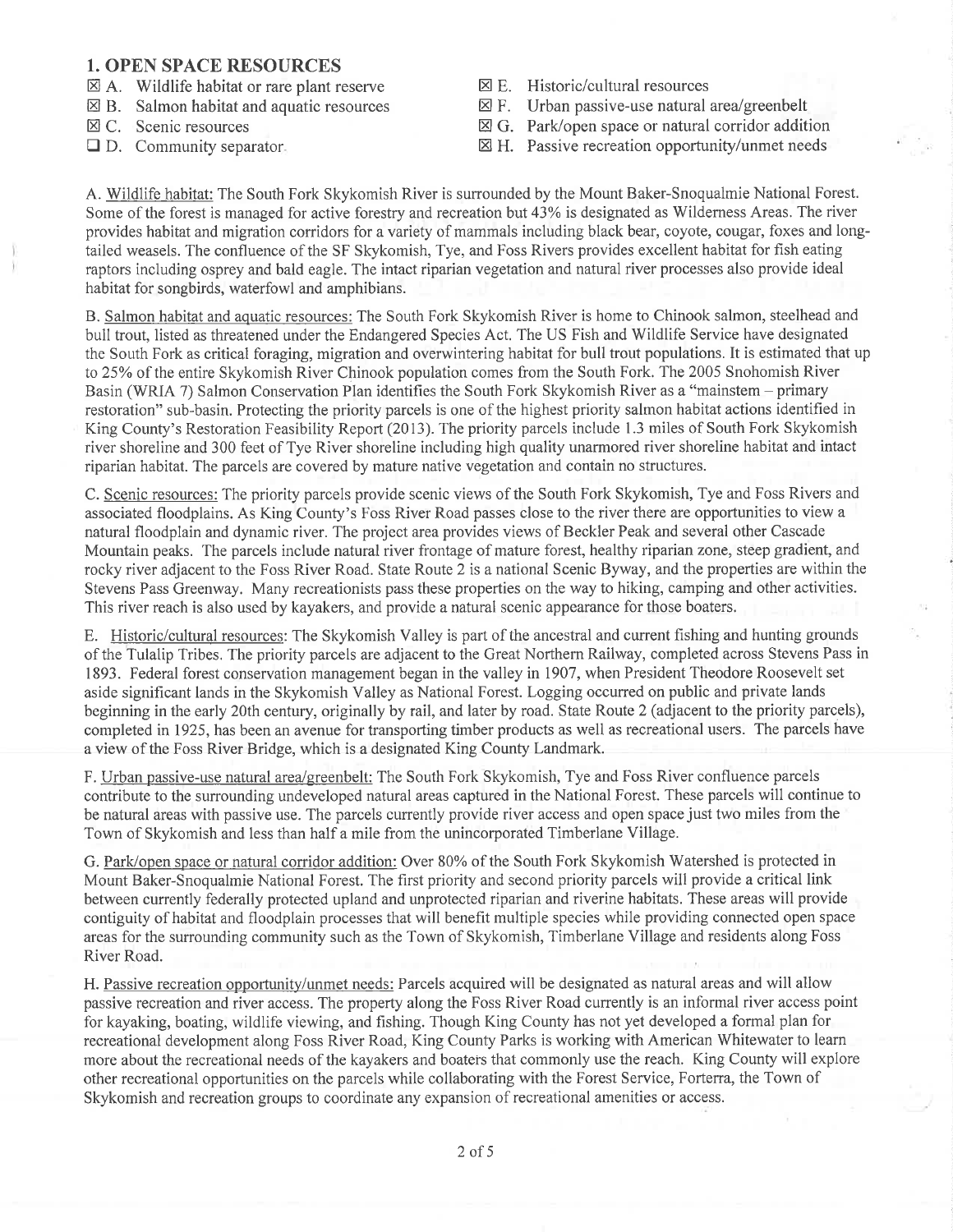#### 2. ADDITIONAL FACTORS

For the proposed acquisition parcel(s), please mark all criteria that apply and thoroughly, yet succinctly, describe in the space below how the proposed acquisition satisfies each marked criteria.

- $\boxtimes$  A. Educational/interpretive opportunity
- B. Threat of loss of open space resources
- 8C. Ownership complexity/willing seller(s)/ownership interest proposed
- $\boxtimes$  D. Partnerships Describe any public or private partnerships that will enhance this project
- $\boxtimes$  E. Is the property identified in an adopted park, open space, comprehensive, or community plan?
- $\Box$  F. Transferable Development Credits (TDC) participation

A. Educational/interpretive opportunity: The priority parcels are in close proximity to the Town of Skykomish and the community of Timberlane Village. The corridor is along State Route 2 and is a popular tourist byway heading up to Stevens Pass. The parcels provide educational and interpretive opportunities for the surrounding communities to learn about the importance of floodplain processes for the recovery of salmonids, as well as the role of the nearby Great Northern Railway in the development of the valley. King County will work with the newly founded Skykomish Environmental Institute and other educational groups to coordinate Skykomish education efforts and potential interpretive signage on the parcels.

B. Threat of loss of open space resources: The parcel owner, Weyerhaeuser, has informed King County that they need to generate revenue on the parcels in 2015 and they will harvest the parcels in 2015 if a purchase agreement cannot be reached. The most significant urgency to these parcels is losing the site's ecological value to logging activity if King County is unable to secure funding for the parcels in 2015. The Longview Timber company logged another similar riverfront parcel all the way down to the South Fork Skykomish River in the past four years. The salmon plan identifies protection of salmon habitat and forest cover as priorities for threatened salmon populations in this reach of the river.

C. Ownership complexity/willing seller/ownership interest: King County has engaged in discussions with Weyerhaeuser regarding selling three of the priority parcels. King County has completed an appraisal on the property and has extended an offer in March 2015. We are waiting for a response from Weyerhaeuser but they have expressed a willingness to sell in in past conversations if the price meets their expectations.

D. Partnerships: In 2013, King County, the Snoqualmie Watershed Forum and the US Forest Service collaborated to complete the Restoration Feasibility Report, which identified several restoration and protection priorities in the watershed. King County is currently working with Forterra, the Forest Service, the Snoqualmie Watershed Forum and the Town of Skykomish to develop a conservation and recreation vision for the watershed. The Forest Service is focusing acquisition efforts on upland parcels and areas with potential trail development while King County is focusing along the South Fork Skykomish river corridor. Protection efforts on the South Fork Skykomish will support Snohomish County's floodplain restoration projects downstream along the Braided Reach of the Skykomish River. King County Noxious Weeds Unit has been controlling invasive knotweed along the river since 2005 which has improved overall riparian habitat.

E. Is the property identified in an adopted park, open space, comprehensive or community plan: The project is listed in the Snohomish Basin (WRIA 7) Three Year Work Plan which is the current capital project list of the Snohomish Basin River Basin Salmon Conservation Plan. The project is listed inthe2014 Three Year Work Plan as project #07-HSR-019 and is also listed in King County's Restoration Feasibility Report.

The priority parcels are consistent with the 2010 King County Open Space Plan's acquisition criteria which call for the acquisition of parcels that: provide multiple functions (such as habitat protection, passive recreation, scenic corridors); help buffer urban/rural areas; provide regional recreation for areas where such opportunities are not currently available or underserved in the existing system; and conservation actions which serve to implement the salmon plan's conservation goals.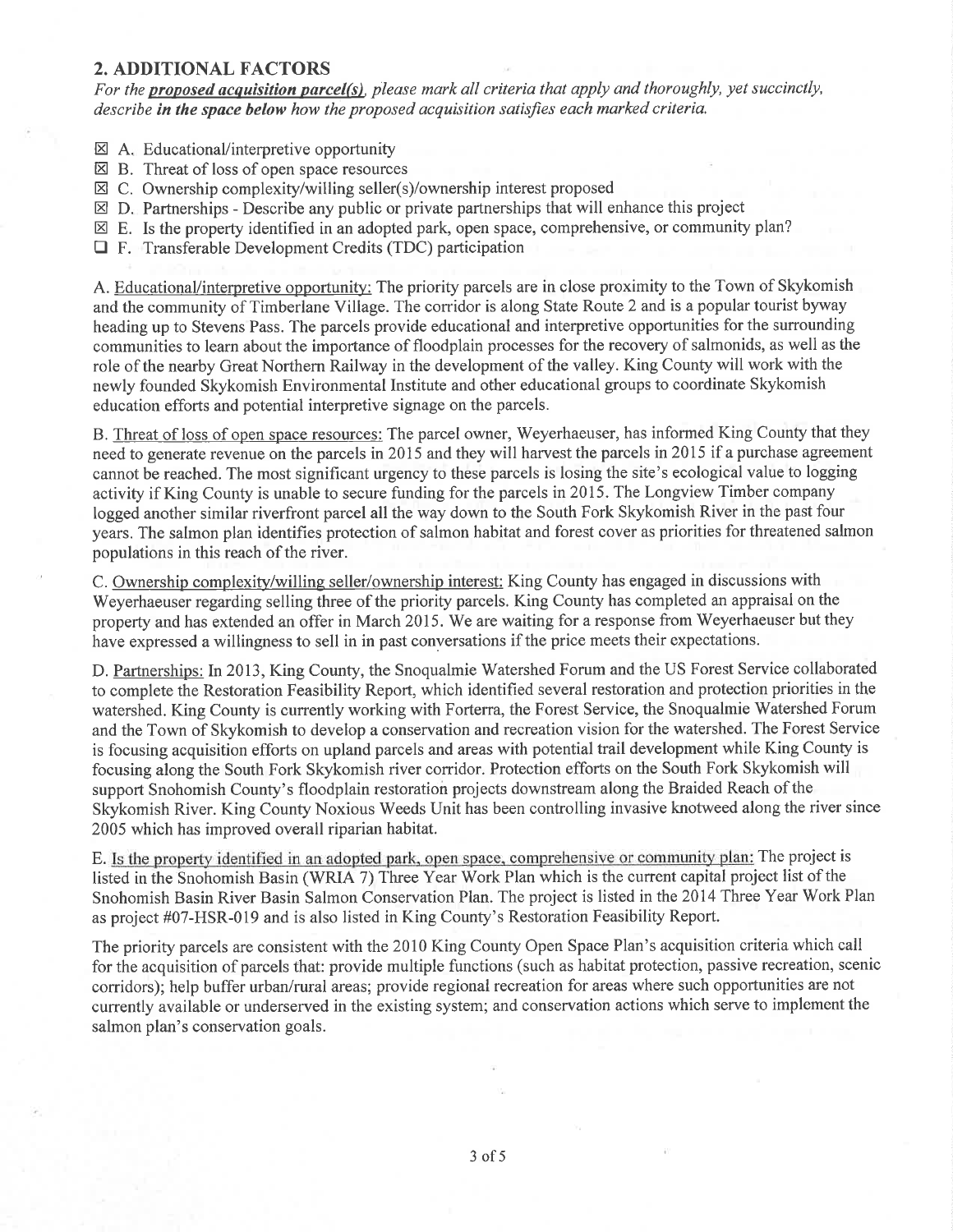#### 3. STEWARDSHIP AND MAINTENANCE

How will the property be stewarded and maintained? Does the property lend itself to volunteer stewardship opportunities? How will ongoing stewardship and maintenance efforts be funded?

Properties acquired will be under King County ownership and most likely become a part of the King County Parks and Recreation Division inventory although that decision has not been finalized. If under Parks custodianship, Parks staff will follow standard protocols to inventory, steward and maintain the properties. As Parks does not currently own property in the watershed, they are currently conducting a maintenance study to explore cost effective partnerships to enhance the long-term maintenance of acquired properties. Parks will collaborate with the Water and Land Resources Division to identify and implement opportunities for habitat restoration such as noxious weed control and riparian restoration. Volunteer and community stewardship opportunities may be appropriate on this property as well.

#### 4. PROJECT BUDGET

| 1) TOTAL CFT APPLICATION AMOUNT <sup>a</sup> | CFT: \$540,500 |
|----------------------------------------------|----------------|
| 2) TOTAL PEL APPLICATION AMOUNT <sup>®</sup> | PEL: \$540,500 |

 $^a$ Allowable CFT acquisition costs (Ordinance 14714): The disbursement of funds shall be made only for capital project expenditures that include costs of acquiring real property, including interests in real property, and the following costs: the cost of related relocation of eligible occupants, cost of appraisal, cost of appraisal review, costs of title insurance, closing costs, pro rata real estate taxes, recording fees, compensating tax, hazardous waste substances reports, directly related staff costs and related legal and administrative costs, but shall not include the cost of preparing applications for conservation futures funds.

 ${}^{\scriptscriptstyle b}$ King County projects only, if applicable.

#### Estimation of property value:

Briefly note how land values have been estimated (i.e., appraisal, property tax assessment, asking price, letter of value or other means).

The properfy values were derived from an appraisal based on residential value and mature timber on the property.

| <b>PROJECT COSTS</b>                                   | <b>ESTIMATED DOLLAR AMOUNT OR RANGE</b> |
|--------------------------------------------------------|-----------------------------------------|
| Total property interest value                          | \$950,000-\$1,050,000                   |
| Title and appraisal work                               | <b>Already Completed</b>                |
| Closing, fees, taxes                                   | \$5,000                                 |
| Relocation                                             | N/A                                     |
| Hazardous waste reports                                | \$1,000                                 |
| Directly related staff, administration and legal costs | \$25,000                                |
| <b>Total Project Costs (CFT and other funds)</b>       | \$1,081,000                             |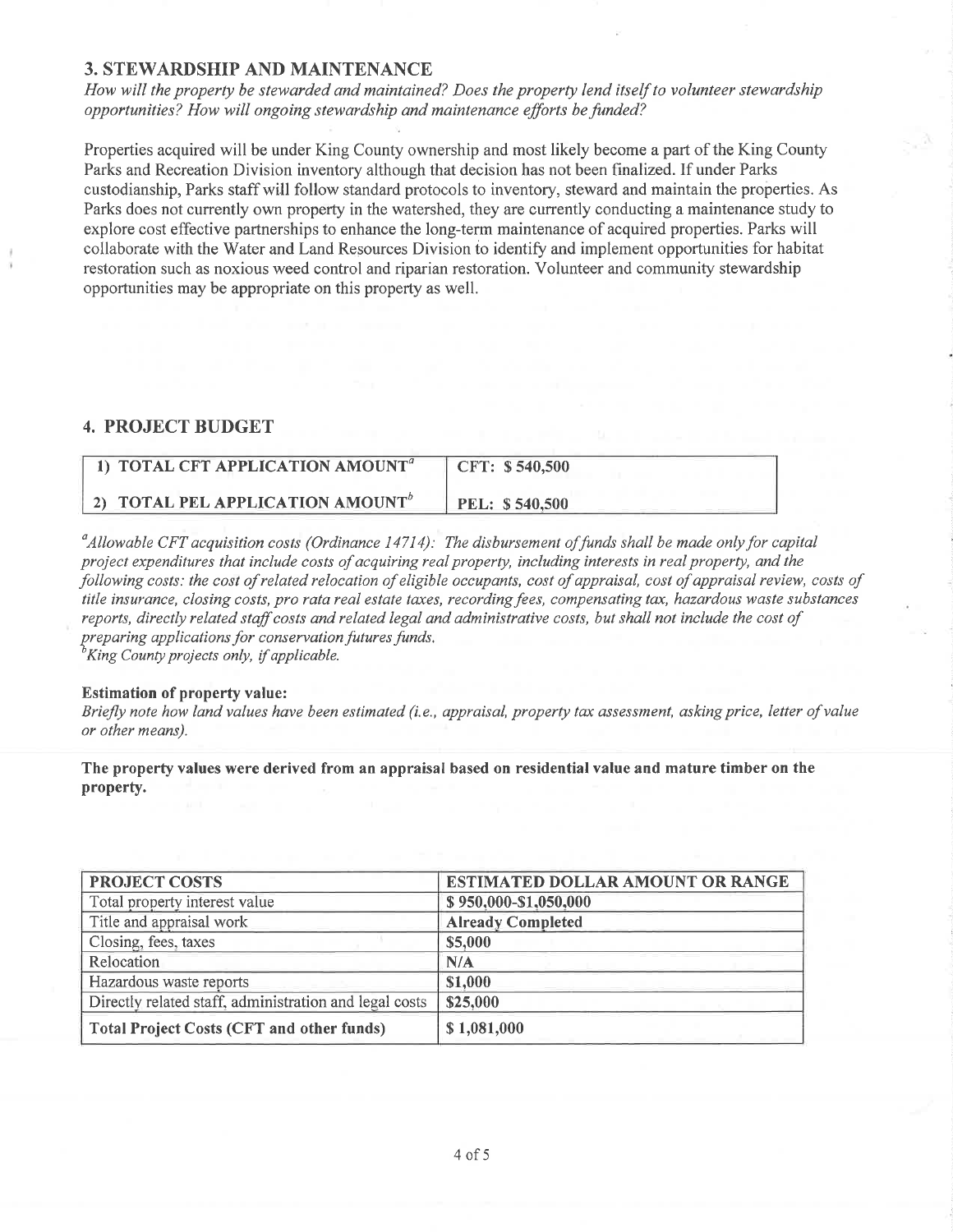| <b>MATCHING FUNDS: Existing Sources</b><br>(CFT can only provide a maximum of 50% of anticipated<br>project costs) | <b>DATE</b><br>(Expended or Committed) | <b>DOLLAR AMOUNT</b><br>(Expended or Committed) |
|--------------------------------------------------------------------------------------------------------------------|----------------------------------------|-------------------------------------------------|
| <b>Profit</b>                                                                                                      |                                        |                                                 |
|                                                                                                                    |                                        |                                                 |
|                                                                                                                    |                                        |                                                 |
| <b>Total CFT Funds Previously Received</b><br><b>This Project</b>                                                  |                                        |                                                 |
| <b>Total Matching Funds and Past CFT Funds</b><br><b>Currently Identified</b>                                      |                                        |                                                 |
| <b>Unidentified Remaining Match Need</b>                                                                           |                                        |                                                 |

Unidentified remaining match need: What funds are anticipated and what is the time frame? Please briefly discuss how the unidentified remaining match need above will be met.

N/A

## 5. IN-KIND CONTRIBUTIONS FROM PARTNERSHIPS

| <b>Brief Activity Description</b> | <b>Dollar Value of</b><br>In-kind<br><b>Contribution</b> | <b>Status</b><br>(Completed or Proposed) | <b>Activity Date Range</b><br>(Completion Date or Proposed<br>Completion Date) |
|-----------------------------------|----------------------------------------------------------|------------------------------------------|--------------------------------------------------------------------------------|
|                                   |                                                          |                                          |                                                                                |
|                                   |                                                          |                                          |                                                                                |
|                                   |                                                          |                                          |                                                                                |
| <b>TOTAL</b>                      |                                                          |                                          |                                                                                |

## 6. ATTACHED MAPS (*Two maps are now required: 1) site map and 2) general location map; you* may ølso include one additíonal map, aeríal photo or sìte photo)

 $8\frac{1}{2}$  x 11" maps are preferred, but 11 x 17" is acceptable if folded and hole-punched for insertion into a three-ring binder.

Site Map that shows the following:

- Each parcel proposed for acquisition in yellow or distinct shading and an indication of any parcel proposed for less than fee simple acquisition, such as a conservation easement;
- Location of any proposed development to the site such as parking, trails or other facilities;
- Location of any proposed site restoration;
- Existing adjacent public (local, state or federal) parks or open spaces labeled and shown in dark green or distinct shading.

Location Map that shows the following:

- Other permanently protected open spaces (private, non-profit, institutional, etc.) shown in light green or distinct shading;
- . Major water courses such as creeks, rivers, lakes or wetlands;
- . Major roads, arterial roads or regional trails.
- Map scale: This map should show approximately a ten-mile radius around the proposed acquisition(s).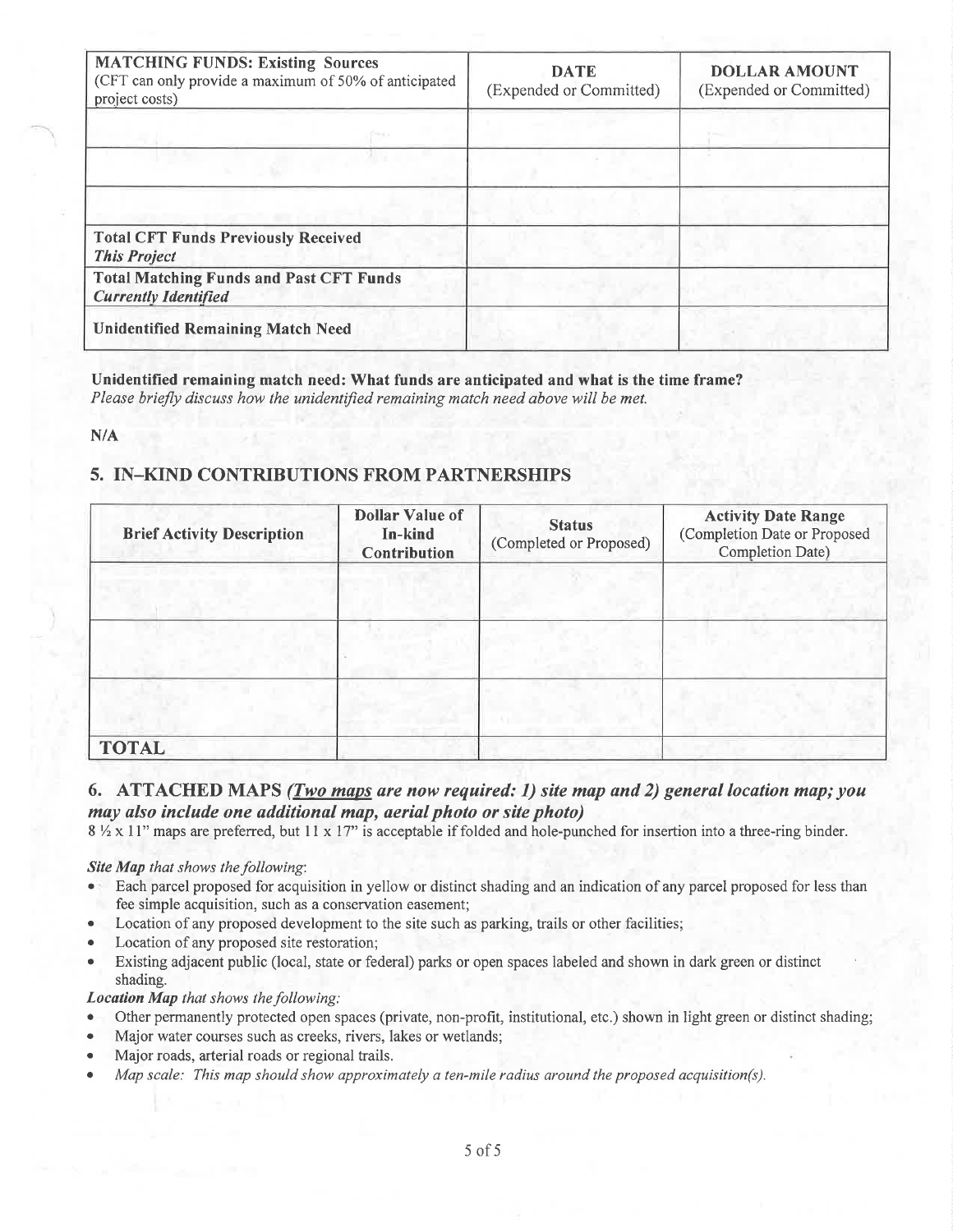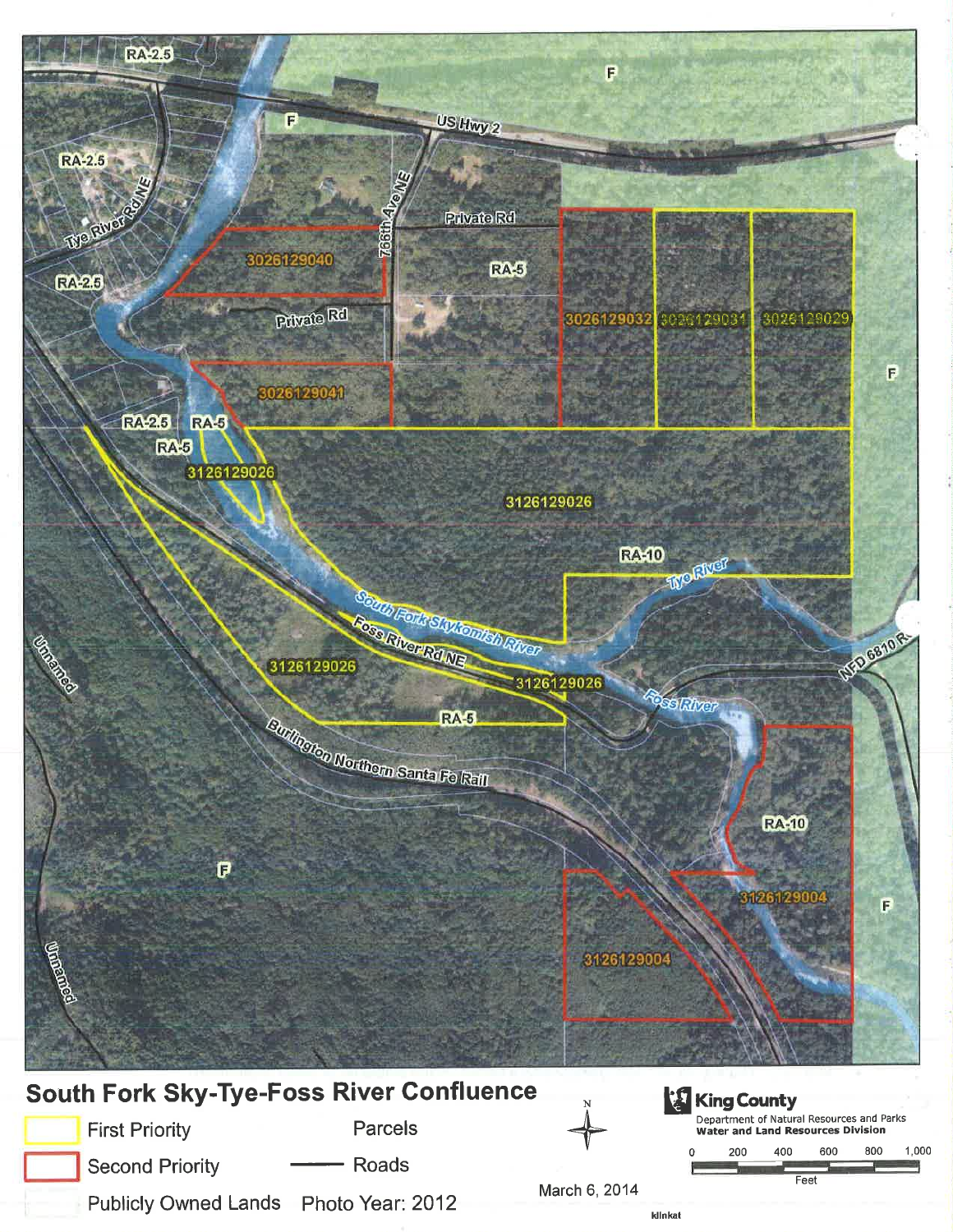

# South Fork Skykomish River Corridor Conservation



**Priority Acquisition** 



Incorporated Area - Major Road

County Boundary ---- Forest Production District

**King County** 

Department of Natural Resources and Parks **Water and Land Resources Division** 

2

 $\blacksquare$  Miles

March 12, 2014

The information included on this map has been compiled by King County staff from a variety of sources and is subject to<br>change without notice

King County makes no representations or warranties, express<br>or implied, as to accuracy, completeness, timeliness, or rights

to the use of such information.<br>This document is not intended for use as a survey product. King County shall not be liable for any general special, indirect, incidental, or consequential damages including, but not limited to, lost revenues or lost profits resulting from the use or misuse of the information contained on this map Any sale of this map or information on this map is prohibited except by written permission of King County

**Publicly Owned Land** 

\\dnrp1\projects\WLRD\14004\SF\_Sky\_vicinity\_March2014.mxd